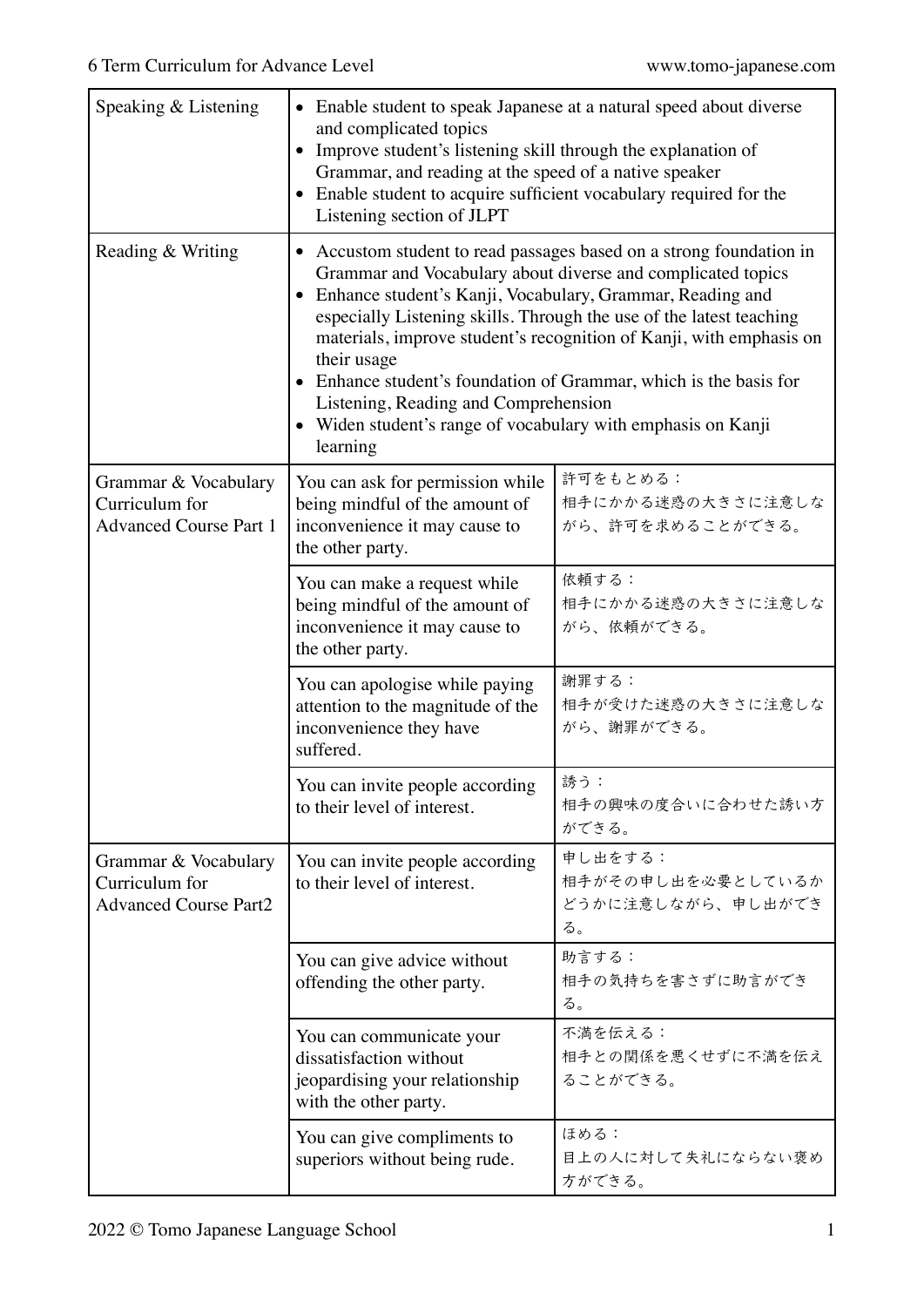| Grammar & Vocabulary<br>Curriculum for<br><b>Advanced Course</b><br>Part <sub>3-4</sub> | You can use N2 level grammar<br>correctly that is useful in daily<br>conversation.                                                                               | JLPT2 文法:<br>日常の会話で役立つN2レベルの文法<br>が正しく使えるようになる。                                    |
|-----------------------------------------------------------------------------------------|------------------------------------------------------------------------------------------------------------------------------------------------------------------|------------------------------------------------------------------------------------|
| Grammar & Vocabulary<br>Curriculum for<br><b>Advanced Course Part5</b>                  | You can introduce yourself and<br>talk about topics that are unique<br>to you and the situation,<br>including past experiences and<br>what people have told you. | 自己紹介で好印象を与えよう:<br>自分らしさや場面にあった話題を、過<br>去の経験や人から言われたことなどを<br>交えて、自己紹介で話せるようにな<br>る。 |
|                                                                                         | You can talk about your feelings<br>and circumstances when you<br>started something, and also ask<br>personal questions to others<br>without being rude.         | きっかけを語ろう:<br>なにかを始めた時の気持ちや状況につ<br>いて話したり、個人的なことを失礼に<br>ならないように聞ける。                 |
|                                                                                         | You can dramatically explain the<br>circumstances and feelings of a<br>past event, and can explain to<br>others in detail about a lost item.                     | なくした体験を話そう:<br>なくした時の状況や気持ちについてド<br>ラマチックに話したり、なくしたもの<br>について詳しく他人に説明できる。          |
|                                                                                         | You can use expressions and<br>phrases to describe the<br>hometown in an engaging way<br>and to make presentations in<br>front of a large audience.              | 町の様子を話そう:<br>ふるさとについて魅力的に説明した<br>り、大勢の前で発表する時の言葉遣い<br>や言い回しが使える。                   |
|                                                                                         | You can explain to others in an<br>easy-to-understand manner how<br>to perform an exercise, using<br>words that demonstrate the<br>sequence of steps.            | 動きの順序を説明しよう:<br>順序を示すことばを使いながら、運動<br>のやり方をわかりやすく他人に説明で<br>きる。                      |
|                                                                                         | You can explain complex things<br>in an easy-to-understand way and<br>speak in a way that makes people<br>interested in the sport you love.                      | スポーツの面白さを伝えよう:<br>複雑なことをわかりやすく説明した<br>り、自分が好きなスポーツに興味を持<br>ってもらえる話し方ができる。          |
| Grammar & Vocabulary<br>Curriculum for<br><b>Advanced Course Part6</b>                  | You can paraphrase difficult or<br>unfamiliar words to carry on a<br>conversation. You can correctly<br>use both intransitive and<br>transitive verbs.           | 言いかえて説明しよう:<br>難しい言葉や知らない言葉を言い換え<br>て会話を続けられる。自動詞と他動詞<br>を正しく使い分けられる。              |
|                                                                                         | You can move the listener's mind<br>by comparing items and talking<br>about their good points.                                                                   | 比べて良さを伝えよう:<br>ものを比較しながらその良いところに<br>ついて話して、聞いている人の気持ち<br>を動かせる。                    |
|                                                                                         | You can tell a story so that others<br>can see how it unfolds and use<br>connectors effectively.                                                                 | ストーリーを話そう:<br>展開がわかるようにストーリーを話し<br>たり、接続の表現を効果的に使える。                               |